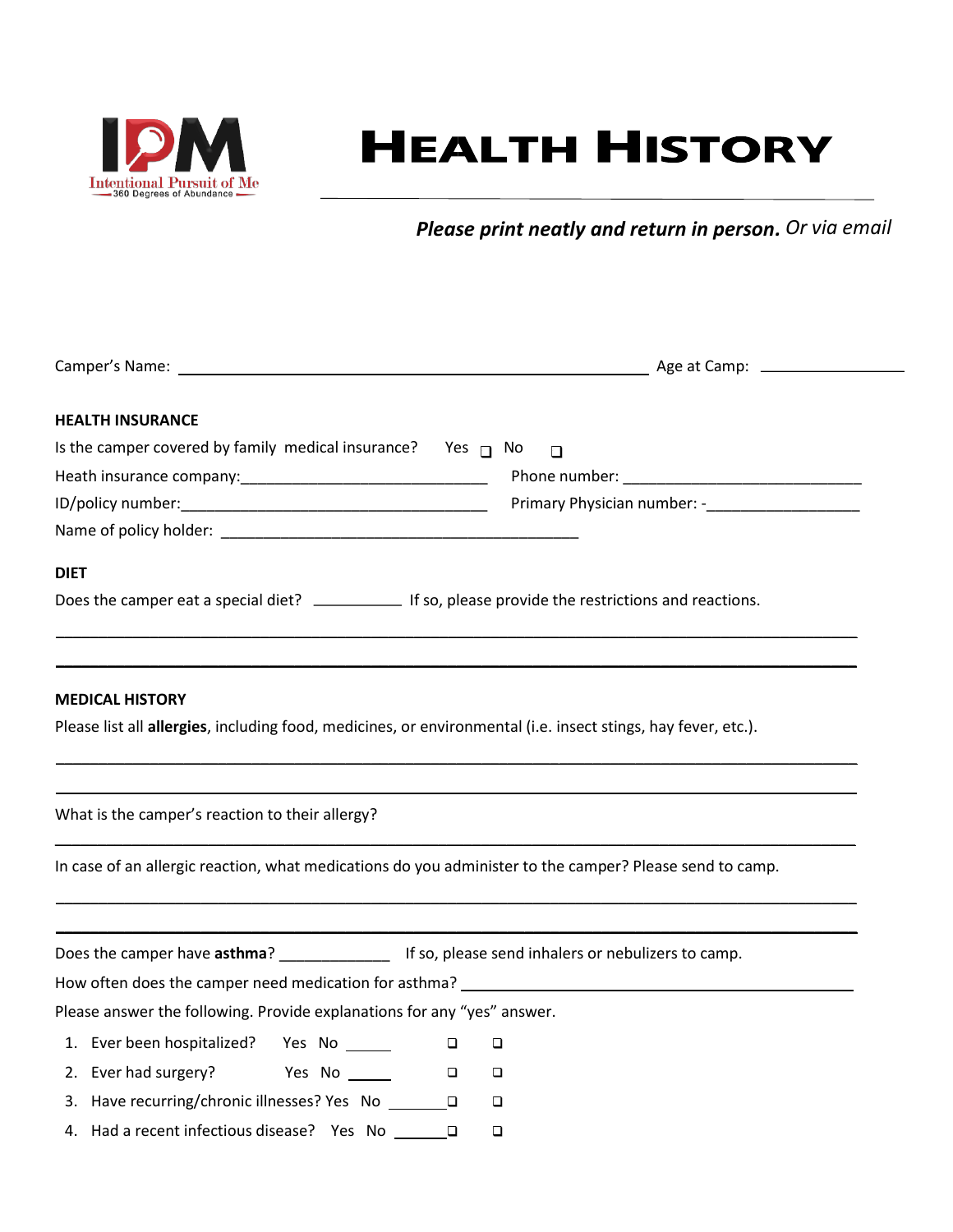|    | 5. Had a recent injury?                            |                                                   |  |  |
|----|----------------------------------------------------|---------------------------------------------------|--|--|
|    | 6. Had shortness of breath?                        | $\Box Yes \ \Box \ No \ \underline{\hspace{1cm}}$ |  |  |
|    |                                                    |                                                   |  |  |
| 7. | Have diabetes?                                     |                                                   |  |  |
| 8. | Had seizures?                                      |                                                   |  |  |
|    | 9. Had headaches?                                  |                                                   |  |  |
|    | 10. Wear glasses, contacts, or protective eyewear? |                                                   |  |  |
|    | 11. Had fainting or dizziness?                     |                                                   |  |  |
|    | 12. Passed out/had chest pain during exercise?     |                                                   |  |  |
|    | 13. Had mononucleosis ("mono") in the past year?   |                                                   |  |  |
|    | 14. If female, are there problems with periods?    | $\square$ Yes $\square$ No $\square$              |  |  |
|    |                                                    |                                                   |  |  |
|    | 16. Ever had back/joint problems?                  | $\square$ Yes $\square$ No $\square$              |  |  |
|    | 17. Have a history of bedwetting?                  |                                                   |  |  |
|    | 18. Have problems with diarrhea/constipation?      |                                                   |  |  |
|    | 19. Have any skin problems?                        |                                                   |  |  |
|    |                                                    |                                                   |  |  |
|    | 21. Ever been treated for ADD or ADHD?             | $\square$ Yes $\square$ No $\square$              |  |  |
|    |                                                    |                                                   |  |  |
|    | 23. Ever been treated for an eating disorder?      |                                                   |  |  |
|    | 24. Ever experienced a significant life event?     |                                                   |  |  |
|    |                                                    |                                                   |  |  |
|    | Additional comments:                               |                                                   |  |  |

Please indicate any medical, emotional, social, or behavioral concerns that need to be shared.

Please indicate any physical limitations that would restrict the camper's active participation in IPM Camp's program. Please include any special needs or accommodations.

 $\overline{a}$ 

| <b>IMMUNIZATIONS &amp; PHYSICALS</b>    |  |
|-----------------------------------------|--|
| Is the camper current on immunizations? |  |

What is the date of the camper's last physical? \_\_\_\_\_\_\_\_\_\_\_\_\_\_\_\_\_\_\_\_\_\_\_\_\_\_\_\_\_\_\_\_\_

 $\overline{\phantom{0}}$  $\overline{\phantom{a}}$ 

 $\overline{\phantom{0}}$ 

 $\overline{\phantom{a}}$  $\overline{\phantom{a}}$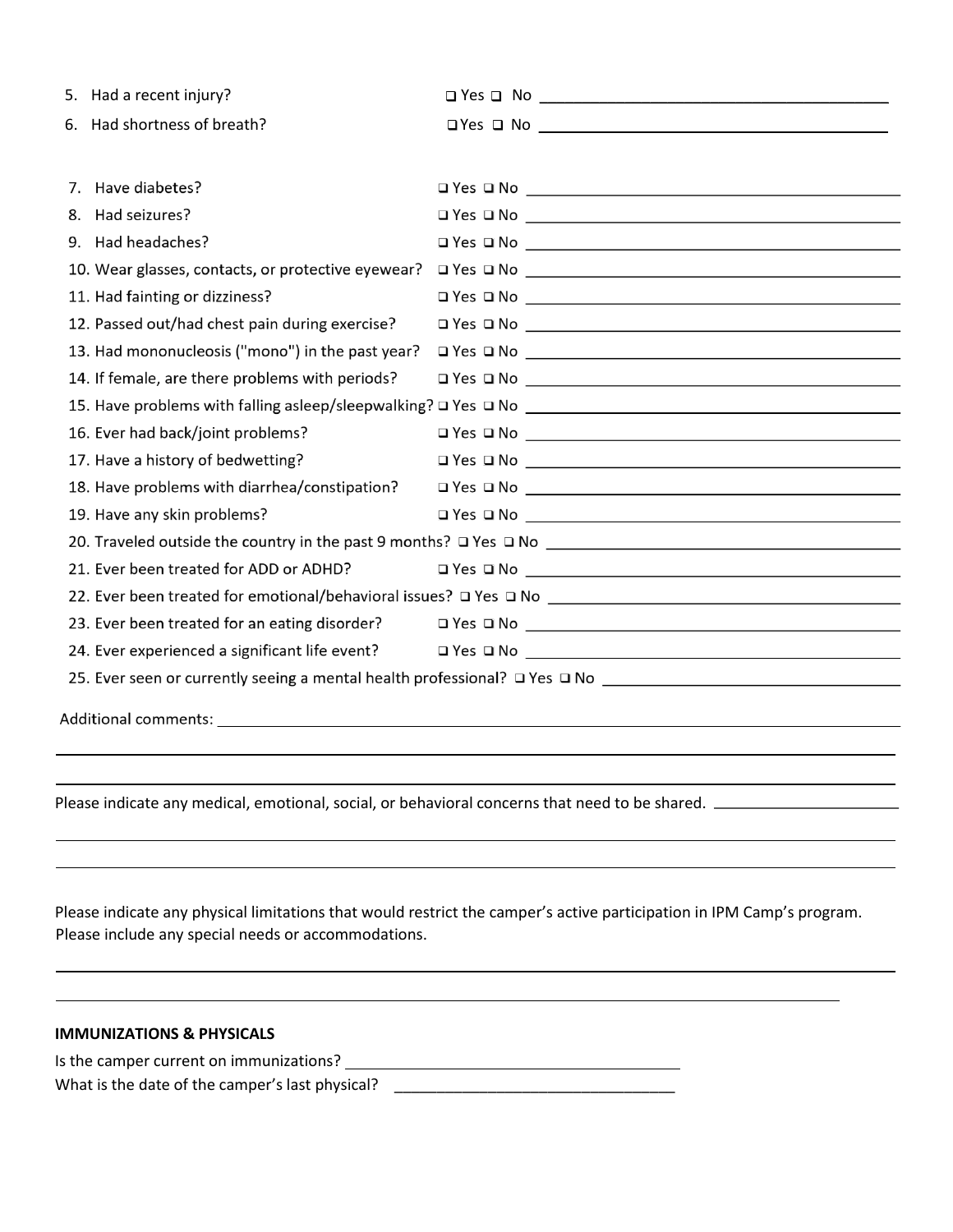## **MEDICATIONS**

Will the camper be taking any prescribed or over-the-counter medications at camp? TYes TNo If so, please complete the following Medication Log.

## **MEDICATION LOG**

Camper's Name: Age at Camp:

| <b>Name of Medication</b> | <b>Dosage</b> | <b>Frequency</b> | <b>Reason for Medication</b> |
|---------------------------|---------------|------------------|------------------------------|
|                           |               |                  |                              |
|                           |               |                  |                              |
|                           |               |                  |                              |
|                           |               |                  |                              |
|                           |               |                  |                              |
|                           |               |                  |                              |
|                           |               |                  |                              |
|                           |               |                  |                              |
|                           |               |                  |                              |
|                           |               |                  |                              |
|                           |               |                  |                              |
|                           |               |                  |                              |
|                           |               |                  |                              |
|                           |               |                  |                              |
|                           |               |                  |                              |
|                           |               |                  |                              |
|                           |               |                  |                              |
|                           |               |                  |                              |
|                           |               |                  |                              |
|                           |               |                  |                              |
|                           |               |                  |                              |